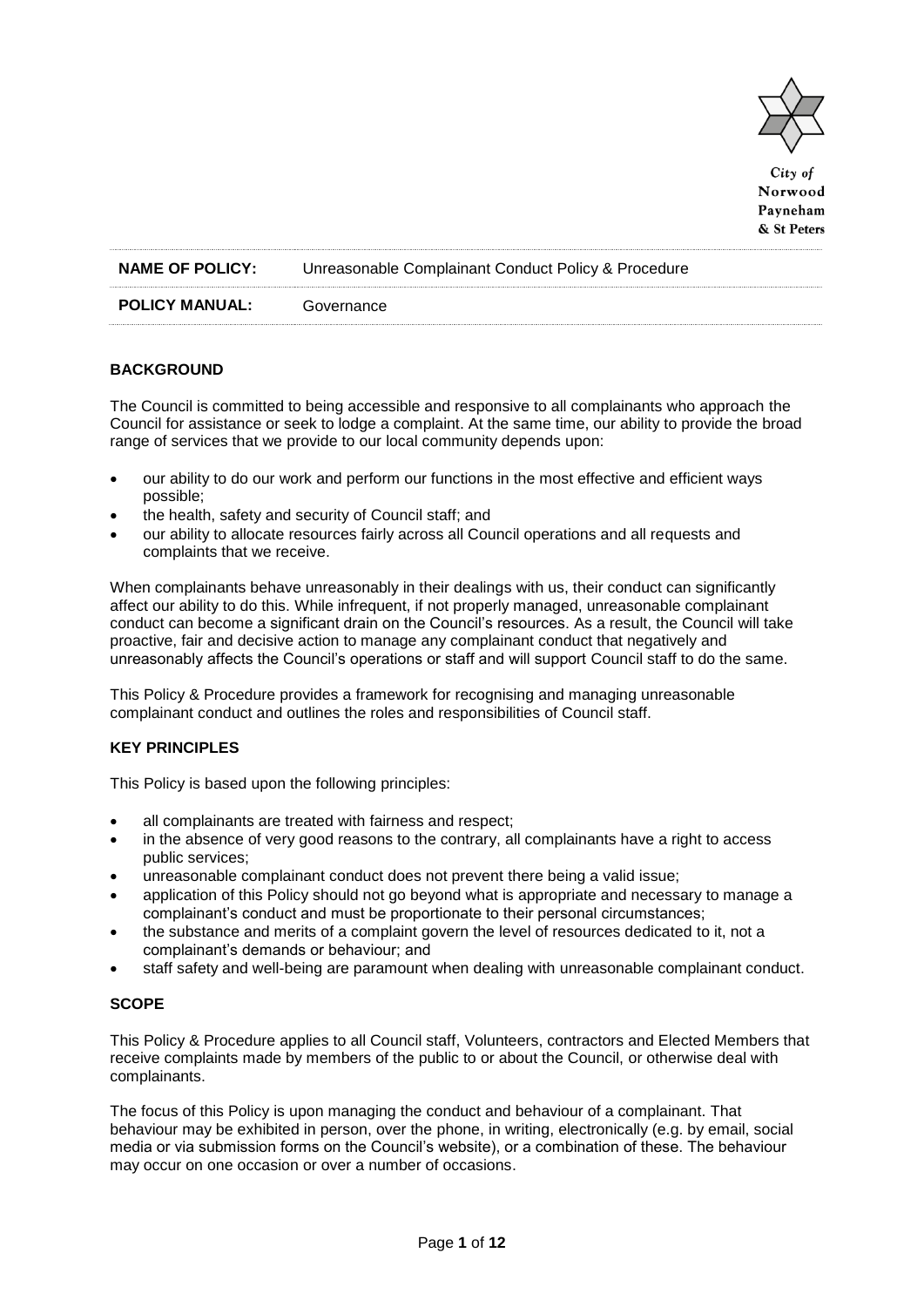The substance of any complaint will be dealt with under the Council's *Complaints Handling Policy & Procedure* (or other relevant Council Policy, depending on the nature of the complaint), which provides a framework for receiving and responding to complaints made by members of the public to or about the Council.

This Policy & Procedure forms part of the Council's Complaint Handling Framework, which includes the following policies and procedures:

- Complaints Handling Policy & Procedure
- Elected Member Code of Conduct Complaints Handling Policy; and
- Review of Decisions Policy & Procedure.

# **POLICY**

# **Unreasonable Complainant Conduct**

Unreasonable complainant conduct is any behaviour by a current or former complainant which, because of its nature or frequency raises substantial health, safety, resource or equity issues for the Council, Council staff, Volunteers, contractors or Elected Members, other service users and complainants, or the complainant themselves.

Unreasonable complainant conduct can be divided into five key categories of conduct:

- unreasonable persistence;
- unreasonable demands;
- unreasonable lack of cooperation;
- unreasonable arguments; and
- unreasonable behaviours.

A complainant may demonstrate behaviours from one or more of these categories.

# Unreasonable persistence

Unreasonable persistence is continued, incessant and unrelenting conduct by a complainant that has a disproportionate and unreasonable impact on the Council, Council staff, Volunteers, contractors or Elected Members, Council services, time and/or resources. Some examples of unreasonably persistent behaviour include:

- an unwillingness or inability to accept reasonable and logical explanations including final decisions that have been comprehensively considered and dealt with;
- persistently demanding a review simply because it is available and without arguing or presenting a case for one;
- pursuing and exhausting all available review options when it is not warranted and refusing to accept further action cannot or will not be taken on their complaints;
- reframing a complaint in an effort to get it considered again:
- bombarding the Council or Council staff, Volunteers, contractors or Elected Members, with phone calls, visits, letters, emails (including cc'd correspondence) after repeatedly being asked not to do so; or
- contacting different people within the Council and/or externally to get a different outcome or more sympathetic response to their complaint (internal and external forum shopping).

# Unreasonable demands

Unreasonable demands are any demands (express or implied) that are made by a complainant that have a disproportionate and unreasonable impact on the Council, Council staff, Volunteers, contractors or Elected Members, Council services, time and/or resources. Some examples of unreasonable demands include: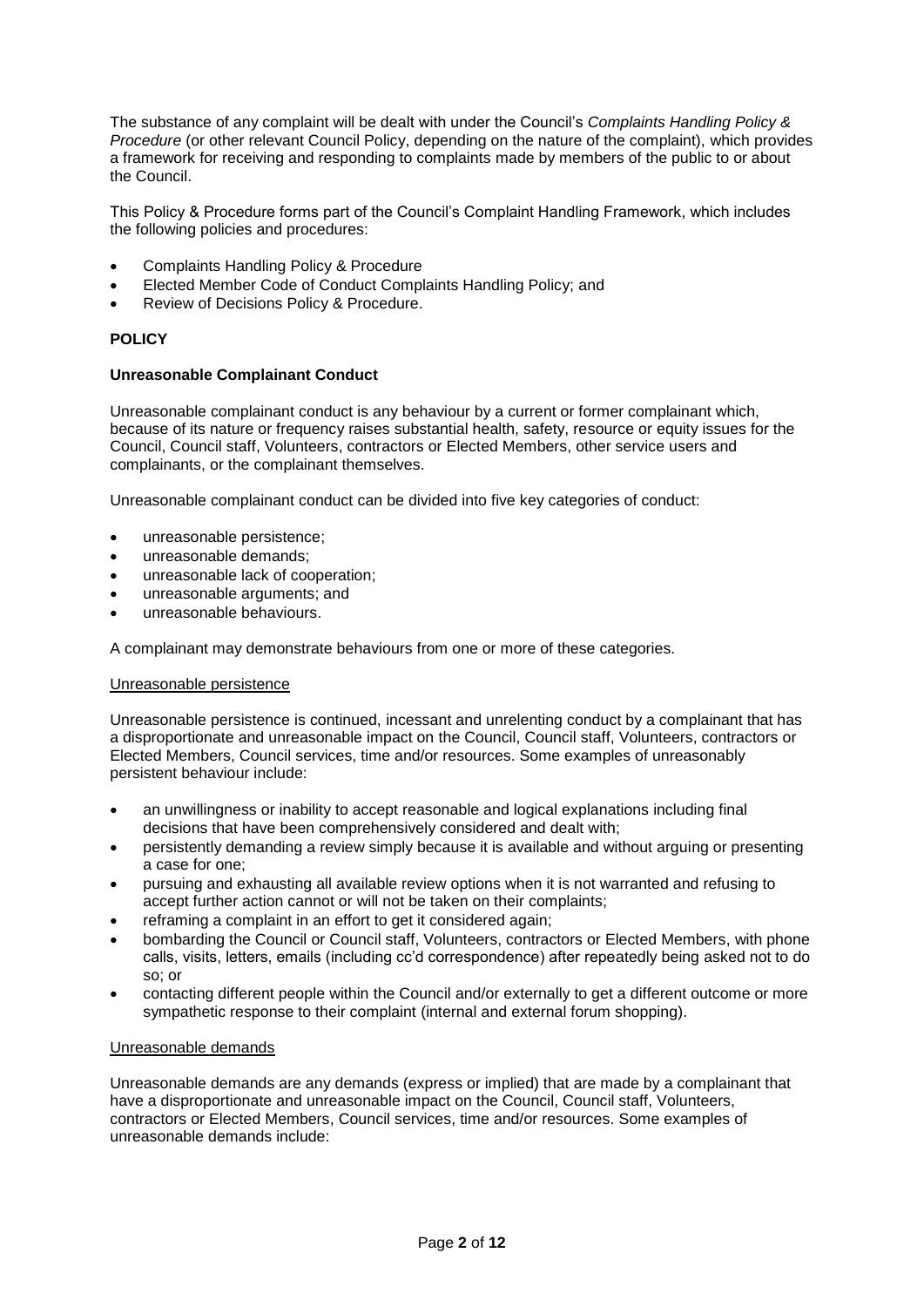- issuing instructions and making demands about how the Council has/should handle their complaint, the priority it was/should be given, or the outcome that was/should be achieved;
- insisting on talking to a senior manager, the CEO or the Mayor personally when it is not appropriate or warranted;
- emotional blackmail and manipulation with the intention to intimidate, harass, shame, seduce or portray themselves as being victimised – when this is not the case;
- insisting on outcomes that are not possible or appropriate in the circumstances e.g. for someone to be sacked or prosecuted, an apology and/or compensation when no reasonable basis for expecting this; or
- demanding services that are of a nature or scale that the Council cannot provide when this has been explained to the complainant.

# Unreasonable lack of cooperation

Unreasonable lack of cooperation is an unwillingness and/or inability by a complainant to cooperate with the Council, Council staff, Volunteers, contractors or Elected Members, or the Council's complaints handling process that results in a disproportionate and unreasonable use of the Council's services, time and/or resources. Some examples of unreasonable lack of cooperation include:

- sending a constant stream of comprehensive and/or disorganised information without clearly defining any issues of complaint or explaining how they relate to the core issues of the complaint (where the complainant is capable of doing this);
- providing little or no detail with a complaint or presenting information in 'dribs and drabs';
- refusing to follow or accept the Council's instructions, suggestions, or advice without a clear or justifiable reason for doing so;
- arguing frequently and/or with extreme intensity that a particular solution is the correct one in the face of valid contrary arguments and explanations; or
- displaying unhelpful behaviour such as withholding information, acting dishonestly or misquoting others.

### Unreasonable arguments

Unreasonable arguments include any arguments that are not based in reason or logic, that are incomprehensible, false or inflammatory, trivial or delirious and that disproportionately and unreasonably impact upon the Council, Council staff, Volunteers, contractors or Elected Members, Council services, time, and/or resources. Arguments are unreasonable when they:

- fail to follow a logical sequence;
- are not supported by any evidence and/or are based on conspiracy theories;
- lead a complainant to reject all other valid and contrary arguments;
- are trivial when compared to the amount of time, resources and attention that the complainant demands; or
- are false, inflammatory or defamatory.

### Unreasonable behaviour

Unreasonable behaviour is conduct that is unreasonable in all circumstances – regardless of how stressed, angry or frustrated a complainant is – because it unreasonably compromises the health, safety and security of Council staff, Volunteers, contractors or Elected Members, other service users or the complainant themselves. Some examples of unreasonable behaviours include:

- acts of aggression, verbal abuse, derogatory, racist, or grossly defamatory remarks;
- harassment, intimidation or physical violence;
- rude, confronting and threatening correspondence;
- threats of harm to self or third parties, threats with a weapon or threats to damage property, including bomb threats;
- stalking (in person or online); or
- emotional manipulation.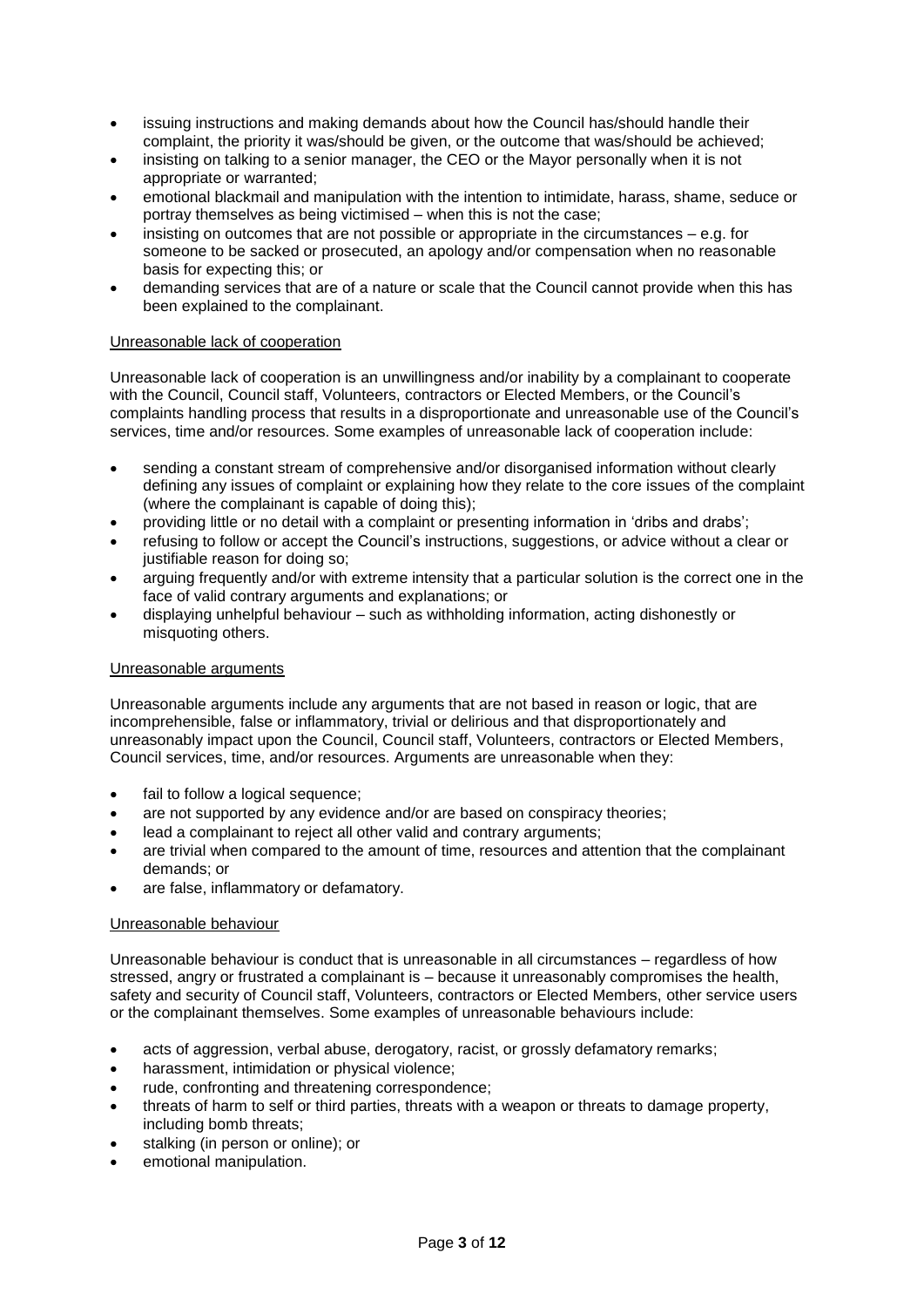The Council has a zero-tolerance policy towards any harm, abuse or threats directed towards Council staff, Volunteers, contractors or Elected Members. Any conduct of this kind will be dealt with in accordance with the Council's duty of care and occupational health and safety responsibilities, and may result in a refusal to take further action on a complaint or to have further dealings with a complainant. In certain cases, legal action may also be considered.

### **Roles and Responsibilities**

#### Responsible Officer

The Council's General Manager, Governance & Community Affairs is responsible for oversight of the Council's management of unreasonable complainant conduct under this Policy and is the primary contact for Council staff in relation to the application of this Policy & Procedure.

### Council staff

All Council staff are responsible for familiarising themselves with this Policy and the Council's *Complaints Handling Policy & Procedure* and their obligations under each Policy.

Staff should be mindful to identify the early warning signs of unreasonable complainant conduct when dealing with complainants and are encouraged to explain this Policy and the 'Rights and Responsibilities of the Parties to a Complaint' (Attachment B to the Council's *Complaints Handling Policy*) to complainants.

Staff are empowered and authorised to deal with complainants in accordance with the strategies and processes set out in this Policy and the Council's *Complaints Handling Policy*. Matters will not be escalated to a senior manager, the Chief Executive Officer or the Mayor simply because this is requested by a complainant. This can establish a precedent for future dealings with the complainant, can give an inaccurate indication of the importance of their complaint, and does little to manage the behaviour of the complainant.

All staff members are responsible for ensuring that all corporate records in relation to unreasonable complainant conduct and any action taken under this Policy are recorded in the Council's Customer Request Management System.

#### Council Volunteers, contractors and Elected Members

Elected Members who experience or witness unreasonable complainant conduct must report this to a General Manager or the Chief Executive Officer and should not engage further with the complainant.

Council Volunteers and contractors who experience or witness unreasonable complainant conduct must report this to their relevant contact person at the Council (e.g. the Volunteer Services Coordinator, or the relevant project manager).

The matter will be dealt with by the relevant Council staff member staff from that point onwards in accordance with this Policy.

#### Managers

Managers (and General Managers and the Chief Executive Officer, where relevant) are responsible for overseeing, reviewing and monitoring all cases of unreasonable complainant conduct where this Policy is applied.

Managers, in consultation with the relevant General Manager (or the Chief Executive Officer where relevant), also have the responsibility and authority to change or restrict a complainant's access to the Council's services in accordance with this Policy & Procedure.

Lastly, Managers and Team Leaders are also responsible for supporting and appropriately training staff to deal with unreasonable complainant conduct and ensuring compliance with this Policy. Following an incident of unreasonable complainant conduct, Managers are responsible for providing affected staff members with appropriate support and assistance, including the opportunity to debrief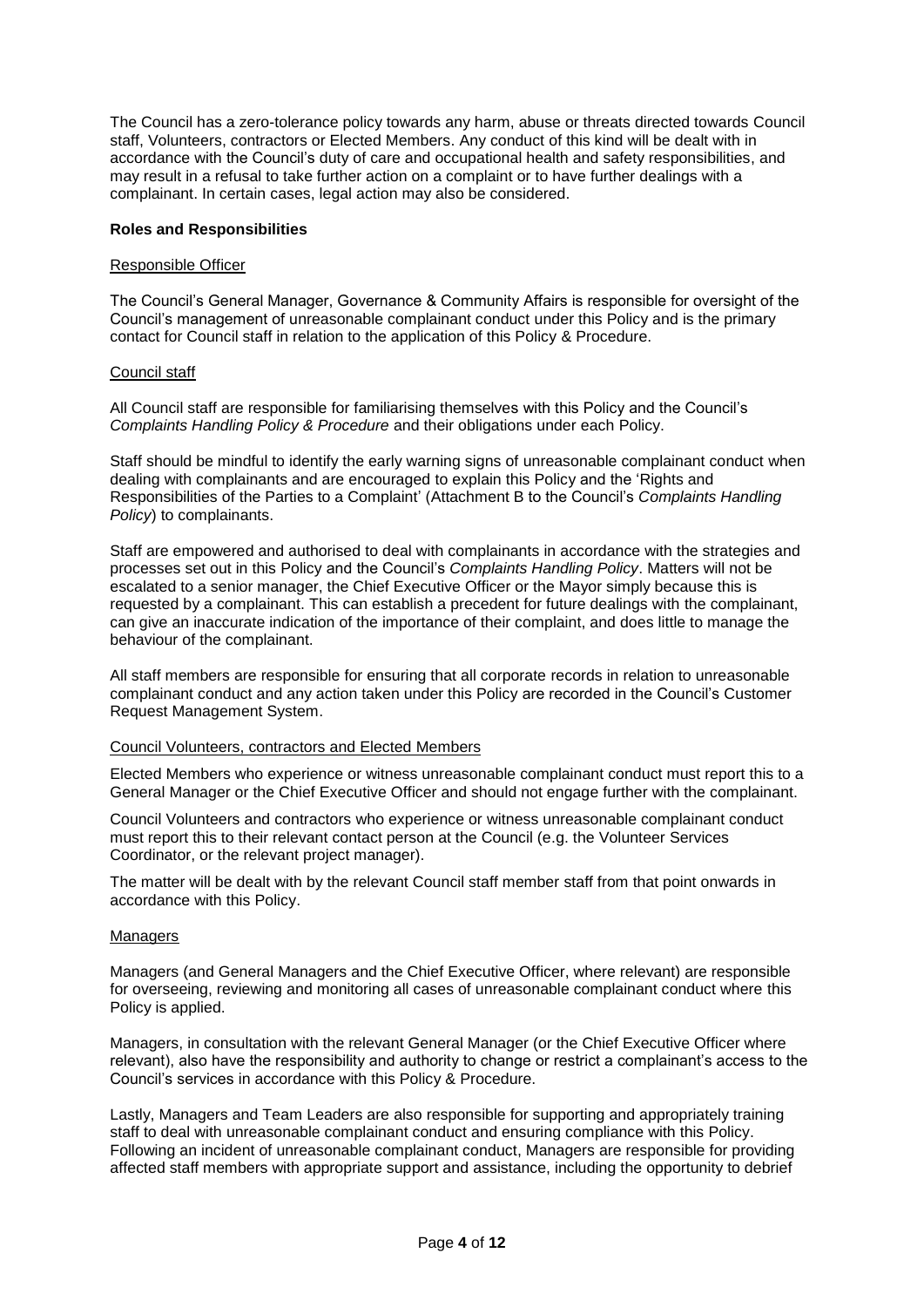their concerns (formally or informally), medical or police assistance, or support through the Council's Employee Assistance Program, as required.

# **Managing Unreasonable Complainant Conduct**

In considering the measures to be put in place to manage a complainant's conduct, a combination of informal strategies and more formal restrictions on access to the Council's services may be used. In many cases, Council staff will need to continue corresponding or dealing with a complainant in relation to an existing complaint or other matters, and so practical strategies for managing such interactions 'on the frontline' are needed.

In addition, unreasonable complainant conduct can be managed by limiting or adapting the ways that the Council interacts with and/or delivers services to complainants, including by restricting:

- who they have contact with:
- what they can raise with us;
- when they can have contact;
- were they can make contact; and
- how they can make contact.

Discretion should be used to adapt the following restrictions so that they are proportionate and reasonable considering the nature of the complainant's conduct and their personal circumstances (e.g. their level of competency, literacy skills etc.). Restrictions should be applied in the least restrictive way possible and the aim should not be to punish the complainant, but rather to manage the impacts of their conduct. In some circumstances, more than one strategy may be needed to ensure the efficacy of the Council's management of the unreasonable complainant conduct.

The restrictions set out below can only be implemented by the relevant Manager in consultation with the General Manager, Governance & Community Affairs (or the Chief Executive Officer where relevant), in accordance with the **attached** Procedure.

### **1. Who – limiting the complainant to a sole contact point**

Where a complainant tries to forum shop internally within the Council, changes their issues of complaint repeatedly, reframes their complaint, or raises an excessive number of complaints it may be appropriate to restrict their access to a single staff member (a sole contact point) who will exclusively manage their complaint(s) and interactions with the Council. This helps to ensure they are dealt with consistently and may minimise the chances for misunderstandings, contradictions and manipulation.

The sole contact officer will be selected on the basis of relevant subject matter expertise and seniority (and any other relevant factors in the circumstances), in order to manage the unreasonable complainant conduct effectively.

Complainants who are restricted to a sole contact person will also be given the contact details of the relevant Manager (or the General Manager or Chief Executive Officer, as relevant) who they can contact if their primary contact is unavailable (e.g. if they go on leave or are otherwise unavailable for an extended period of time).

### **2. What – restricting the subject matter of communications that the Council will consider**

Where complainants repeatedly make written or verbal communications (including, e.g., letters, emails, online forms, social media) that raise trivial or insignificant issues, contain inappropriate or abusive content or relate to a complaint/issue that has already been comprehensively considered and/or reviewed by the Council, the Council may restrict the issues/subject matter the complainant can raise with the Council and/or that the Council will respond to. For example, the Council may:

 refuse to respond to correspondence that raises an issue that has already been dealt with comprehensively, that raises a trivial issue, or that is not supported by clear/any evidence. The complainant will be advised that future correspondence of this kind will be read and filed without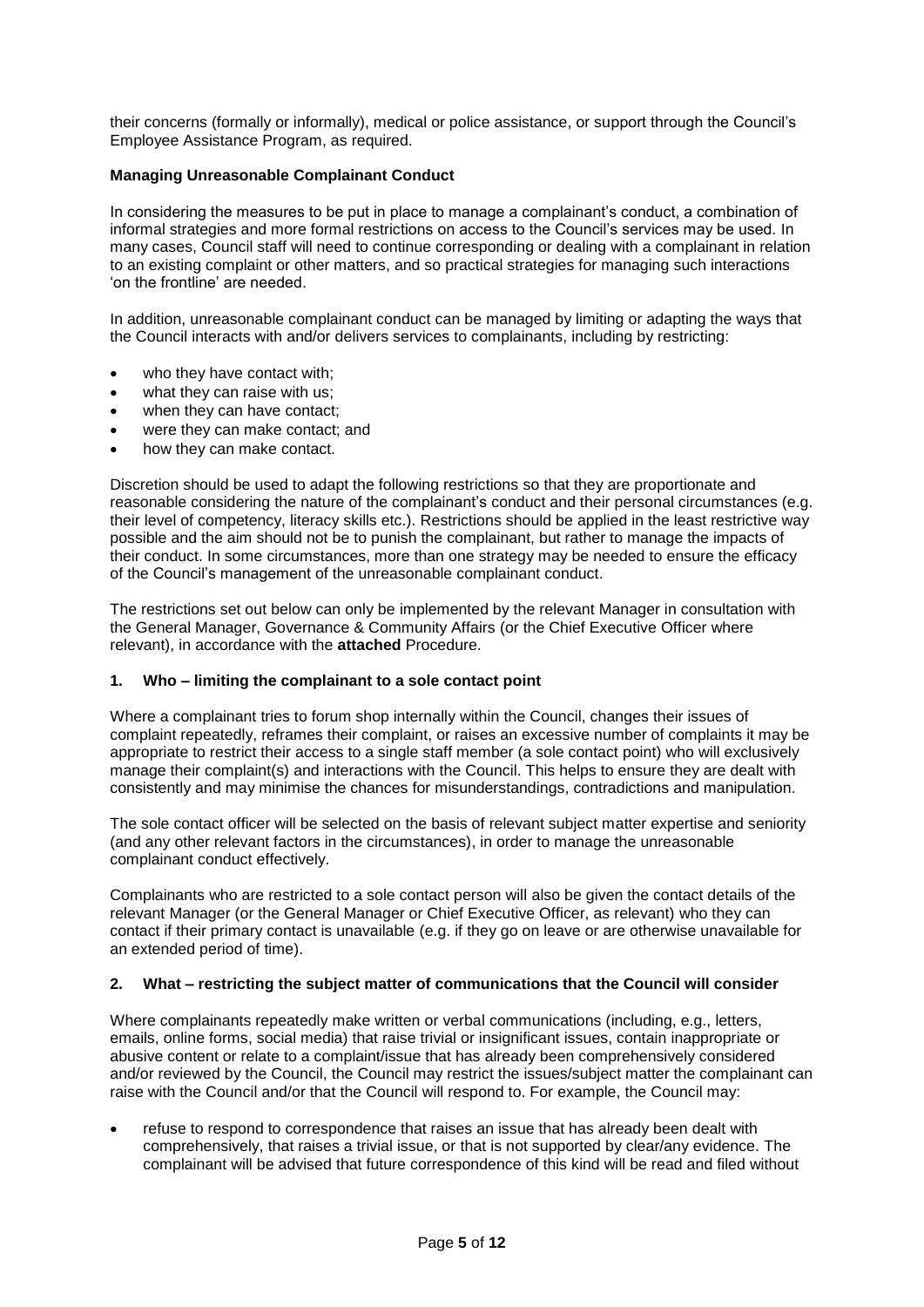acknowledgement unless the Council determines that it needs to be pursued further (e.g. if new information is presented), in which case, the Council may do so at its own discretion.

- restrict the complainant to one (1) complaint/issue per month. Any attempts to circumvent this restriction, for example by raising multiple complaints/issues in the one complaint letter may result in modifications or further restrictions being placed on the complainant's access.
- return correspondence to the complainant (or in the case of the Council's social media platforms, hide or remove the relevant content) and require the complainant to remove any inappropriate content before the Council will agree to consider its contents. A copy of the inappropriate correspondence will also be made and kept for the Council's records to identify repeat/further unreasonable complainant conduct incidents.

## **3. When and how – limiting when and how a complainant can contact the Council**

If a complainant's contact with the Council places an unreasonable demand on the Council's time or resources because it is overly lengthy, irrelevant or disorganised, occurs frequently, or affects the health, safety or security of Council staff because it involves behaviour that is persistently rude, threatening, abusive or aggressive, the Council may limit when and/or how the complainant can interact with the Council. This may include:

- limiting their telephone calls or face‐to‐face interactions to a particular time of the day or days of the week;
- limiting the length or duration of telephone calls, written correspondence or face‐to‐face interactions;
- limiting the frequency of their telephone calls, written correspondence, emails or face‐to‐face interactions; and/or
- restricting access to the Council's website and social media platforms and/or hiding or removing content generated by the complainant on the Council's social media platforms (please refer to the Council's *Social Media Policy*).

The Council may also:

- require the complainant to revise their request so that it is clear and concise, in order for the Council to perform an effective review of their complaint;
- require the complainant to clearly identify how the information or supporting materials they have sent to the Council relates to the central issues that the Council has identified in their complaint; and/or
- restrict a complainant to sending emails to a particular email account (e.g. the organisation's main email account or a designated account) or block their email access altogether and require that any further correspondence be sent through Australia Post only.

The Council may consider imposing a 'writing only' restriction, which means that the complainant's communications to the Council are restricted to written communications.

If a complainant's contact is restricted to 'writing only', the Council will clearly identify the specific means that the complainant can use to contact the Council's office (e.g. Australia Post only, or email only to a designated Council email account). If it is not appropriate for a complainant to enter the Council's premises to hand deliver their written communication, this must be communicated to them.

Any communications that are received by the Council in a manner that contravenes a 'write only' restriction or any of the restrictions imposed above will either be returned to the complainant or read and filed without acknowledgement.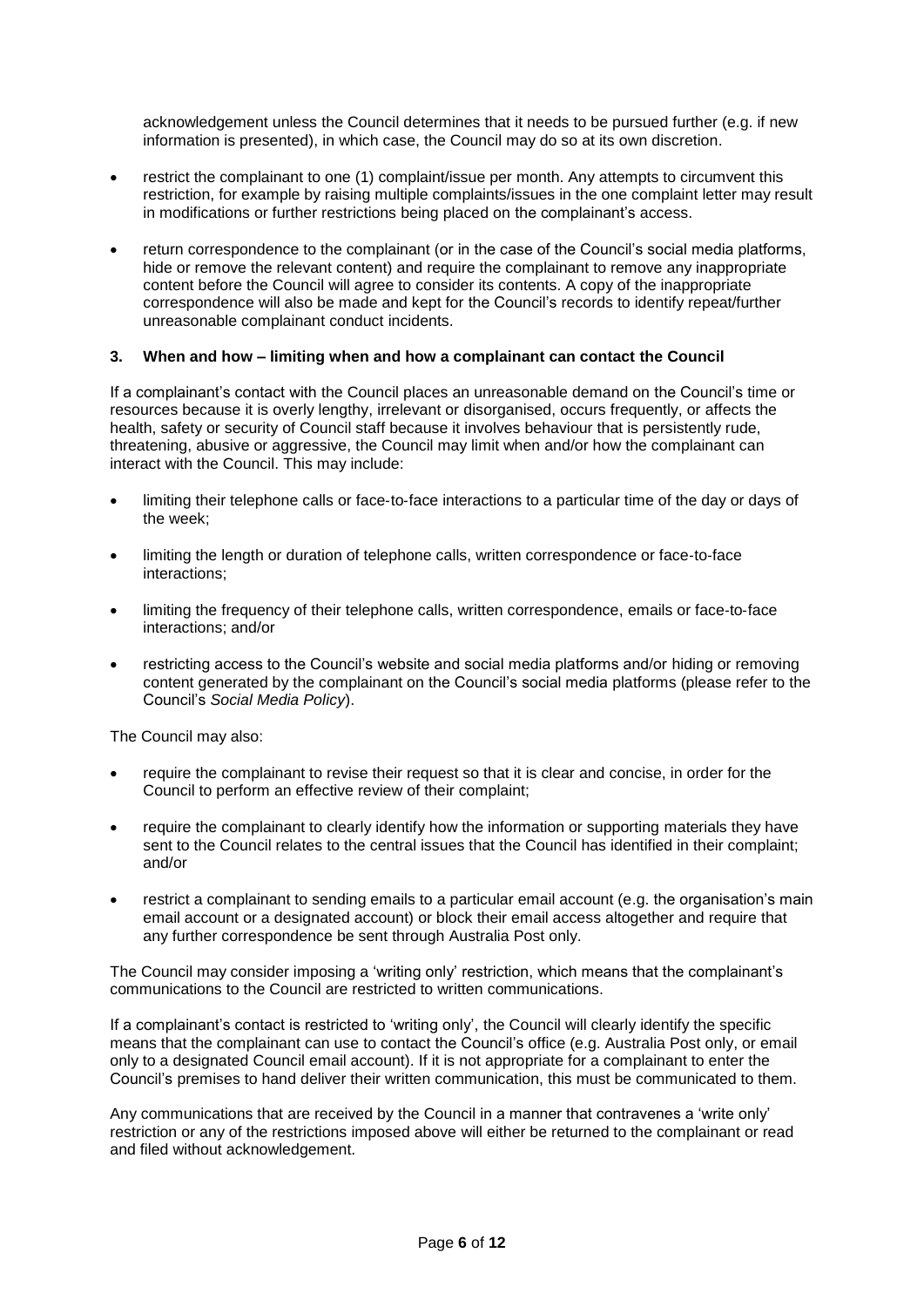## **4. Where – limiting face**‐**to**‐**face interaction to secure areas**

If a complainant is violent or overtly aggressive, unreasonably disruptive, threatening or demanding or makes frequent unannounced visits to the Council's premises, the Council may consider restricting face-to-face contact with the complainant at one or more of its premises. These restrictions may include:

- restricting access to particular secured premises or areas of the office such as the reception area or a secured room/facility;
- restricting attendance at the Council's premises to specified times of the day and/or days of the week only – for example, when additional security is available or to times/days that are less busy;
- allowing the complainant to attend the Council's premises on an 'appointment only' basis and only with specified staff (note – during these meetings staff should always seek support and assistance of a colleague for added safety and security); and/or
- banning the complainant from attending the Council's premises altogether and allowing some other form of contact – eg 'writing only' or 'telephone only' contact.

In cases where the Council cannot completely restrict contact with a complainant and their conduct is particularly difficult to manage, the Council may also limit their contact to contact through a support person or representative only. The support person may be nominated by the complainant but must be approved by the relevant Manager in consultation with the General Manager, Governance & Community Affairs (or the Chief Executive Officer where relevant).

When assessing a representative or support person's suitability, the authorised Council staff should consider factors including: the nominated representative/support person's competency and literacy skills, their demeanour and behaviour, and their relationship with the complainant. If the authorised Council staff determine that the representative/support person may exacerbate the situation with the complainant, the complainant will be asked to nominate another person or the Council may assist them in this regard.

### **5. Terminating a complainant's access to the Council's services**

In rare cases, and as a last resort when all other strategies have been considered and/or attempted, the Council's General Manager, Governance & Community Affairs in consultation with the Chief Executive Officer may decide that it is necessary for the Council to completely restrict a complainant's contact/access to the Council's services.

Such a decision will only be made if it appears that the complainant is unlikely to modify their conduct and/or their conduct poses a significant risk for Council staff or other parties because it involves one or more of the following types of conduct:

- acts of aggression, verbal and/or physical abuse, threats of harm, harassment, intimidation, stalking or assault;
- damage to property while on the Council's premises;
- threats with a weapon or other items that could be used to harm another person or themselves;
- physically preventing a staff member from moving around freely either within their office or during an off-site visit (e.g. entrapping them in their home); and/or
- conduct that is otherwise unlawful.

A complainant's access to the Council's services and its premises may also be restricted (directly or indirectly) using legal mechanisms and orders including in relation to trespass or to protect Council staff, Volunteers, contractors or Elected Members from personal violence, intimidation or stalking by a complainant.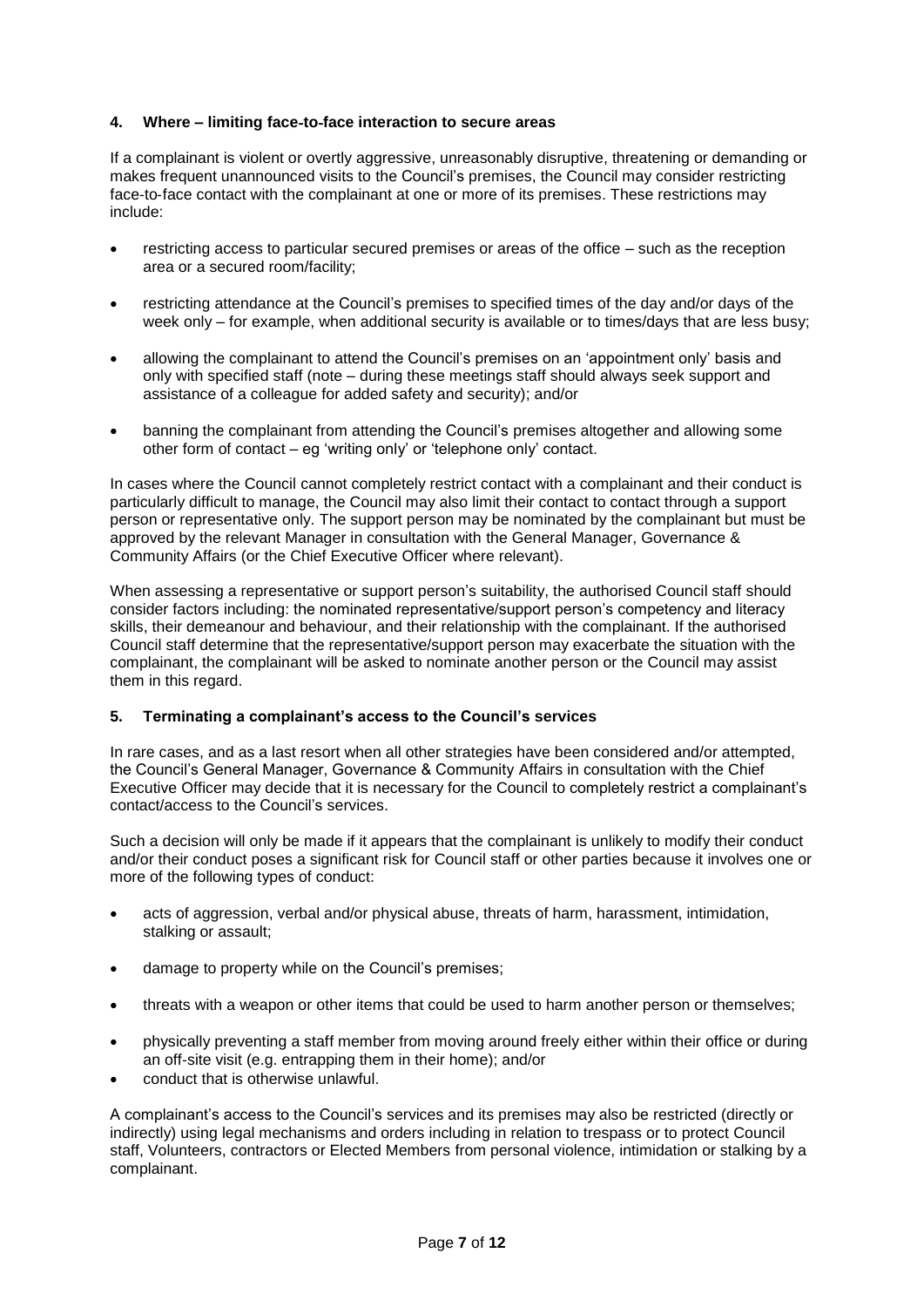The Council also has the discretion to use alternative dispute resolution strategies such as mediation and conciliation with an independent third party as a management strategy in relation to unreasonable complainant conduct. However, the Council recognises that in some circumstances, alternative dispute resolution may not be an appropriate or effective strategy, particularly if the complainant is uncooperative or resistant to compromise.

### **Periodic Review of Restrictions on Access**

All cases of unreasonable complainant conduct where this Policy is applied to restrict access to Council services will be reviewed every **three (3) months**, unless a longer period of time is justified in the circumstances (considering the nature of the unreasonable complainant conduct and the Council service to which access has been restricted), but in any event, not more than 12 months after the restriction was initially imposed or continued.

The Council has the discretion to conduct a periodic review of restrictions on access at any other time, including upon request by the complainant or following a further incident of unreasonable complainant conduct by the complainant.

The complainant will be invited to participate in the review process unless it is determined that this invitation will provoke further unreasonable complainant conduct from the complainant. The review and any correspondence or communication in relation to it will be conducted in accordance with the complainant's access restrictions (e.g. if contact is restricted to writing only).

The review may result in the complainant's restrictions being retained, modified or removed, further restrictions being imposed, or the complainant's access to the Council's services being completely removed, depending upon the circumstances of the case.

The **attached** Procedure outlines the review process that will be undertaken.

## **Review of a Decision to Restrict Access**

If the complainant is dissatisfied with a decision made by the Council to restrict the complainant's access to the Council's services in accordance with this Policy, the complainant may request a review of the decision under the Council's *Review of Decisions Policy & Procedure*. This Policy reflects the process established by Section 270 of the *Local Government Act 1999* which enables the Council to reconsider all the evidence relied on to make the decision, including new evidence if relevant.

All requests for a review of a decision must be referred to the General Manager, Governance & Community Affairs. Where the decision to restrict the complainant's access to Council services has been made by the General Manager, Governance & Community Affairs, the request must be referred to the Chief Executive Officer.

If a complainant continues to be dissatisfied with the outcome of the internal review process, or would like to have their case considered by an external agency, they may seek an external review from an oversight agency such as the Ombudsman SA.

### **Records Management**

All Council staff, Volunteers, contractors and Elected Members are responsible for recording and reporting incidents of unreasonable complainant conduct (including incidents of non-compliance with restrictions imposed) and action taken by the Council under this Policy.

All corporate records in relation to unreasonable complainant conduct will be captured in the Council's Customer Request Management System and the Council's Electronic Document Management System. The Council will ensure that incidents are recorded in a systematic way so that information can be easily retrieved for reporting and analysis.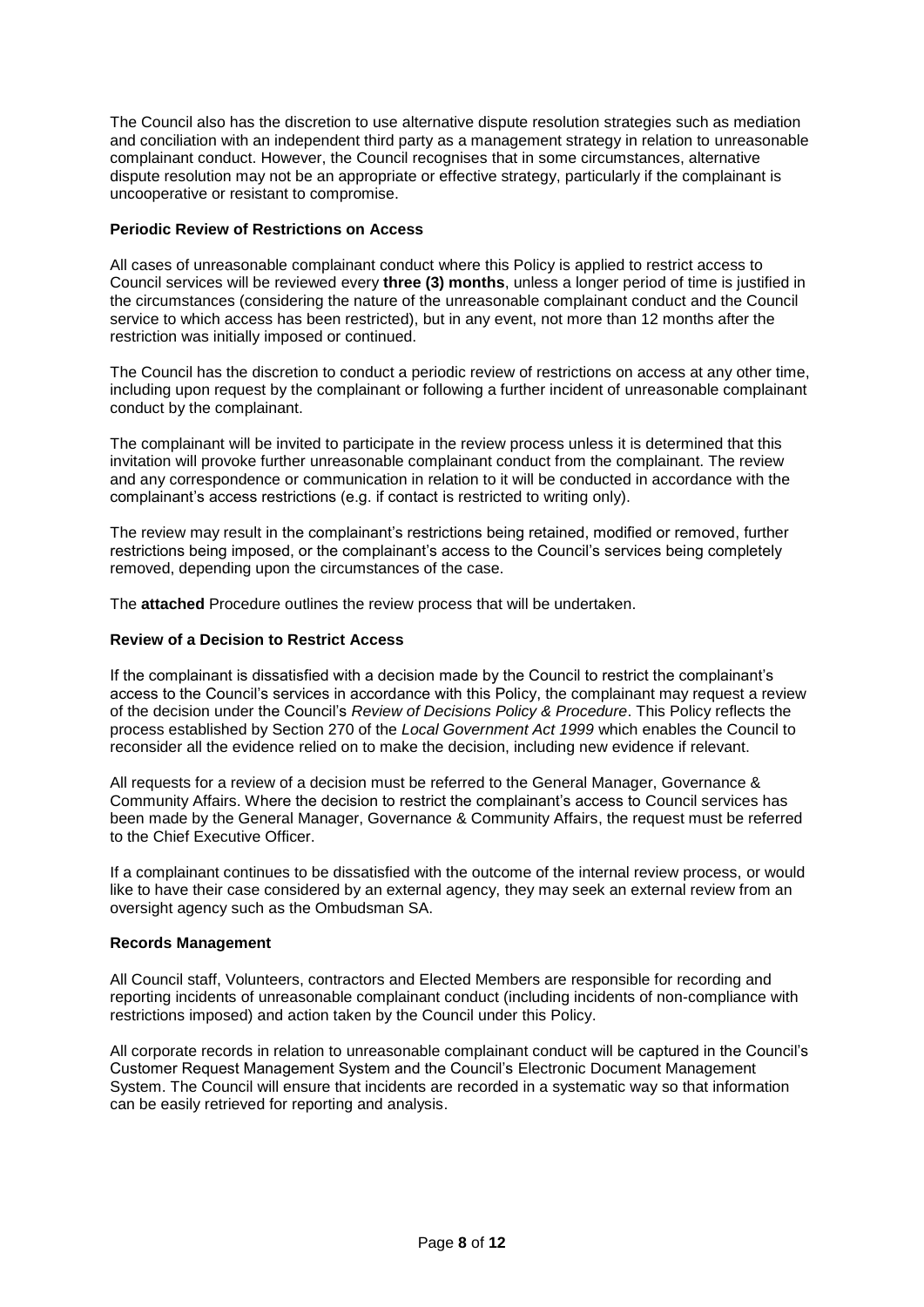# **UNREASONABLE COMPLAINANT CONDUCT PROCEDURE**

If an incident of unreasonable complainant conduct occurs, the Council staff member, Volunteer, contractor or Elected Member who witnessed or experienced the incident will follow the process set out below.

References to a 'Manager' in this Procedure refer to the Manager of the relevant staff member who witnessed or experienced the incident, or where they are a Manager themselves, it will refer to their General Manager. Where a General Manager is concerned, it will refer to the Chief Executive Officer.

# **1. Reporting of incident**

The Council staff member who experiences, witnesses or receives a report of an incident of unreasonable complainant conduct will create a record of the incident in the Council's Customer Request Management System and will allocate the incident to their Manager.

Elected Members who experience or witness unreasonable complainant conduct must report this to a General Manager or the Chief Executive Officer, who will be responsible for creating a record of the incident in the Council's Customer Request Management System.

Council Volunteers and contractors who experience or witness unreasonable complainant conduct must report this to their relevant contact person at the Council (e.g. the Volunteer Services Coordinator or the relevant project manager), who will create a record of the incident and allocate the incident to their Manager in the Council's Customer Request Management System.

In all circumstances, a written account of the incident must be created in the Council's Customer Request Management System and include (at a minimum) the following details:

- the date, time and location of the unreasonable complainant conduct incident;
- a description of the complainant's behaviour (e.g. the type of unreasonable complainant conduct, method of communication);
- the circumstances that gave rise to the unreasonable complainant conduct / incident;
- whether the complainant has a new or existing complaint with the Council;
- the complainant's responsiveness to requests / warnings to stop the behaviour;
- the action/s taken to manage the complainant's conduct (if any);
- the complainant's contact details; and
- any other relevant information.

A record of the unreasonable complainant conduct incident must be created in the Council's Customer Request Management System and allocated to the relevant Manager within **one (1) business day**, or immediately if it poses a substantial or immediate risk to health or safety.

Managers should advise their General Manager (or the Chief Executive Officer, where relevant) of the incident.

# **2. Review of incident**

In reviewing the incident of unreasonable complainant conduct, the Manager will consult with the relevant staff member, Volunteer, contractor or Elected Member that experienced or witnessed the conduct and may consider the following criteria (in addition to the information recorded above):

- the nature and frequency of the unreasonable complainant conduct (including prior incidents, and whether it poses a substantial or immediate risk to health or safety);
- the impact of the unreasonable complainant conduct on the Council, staff, time, resources etc.;
- whether the complainant's personal circumstances have contributed to their behaviour (e.g. homelessness, physical disability, illiteracy or other language or communication barrier, mental or other illness, personal crises, substance or alcohol abuse);
- whether the complainant's response / conduct in the circumstances was disproportionate;
- the likelihood that the complainant will modify their conduct if they are given a formal warning;
- whether changing or restricting access to the Council's services would be effective in managing the complainant's behaviour (and consideration of the most proportionate and least restrictive measures that could be put in place); and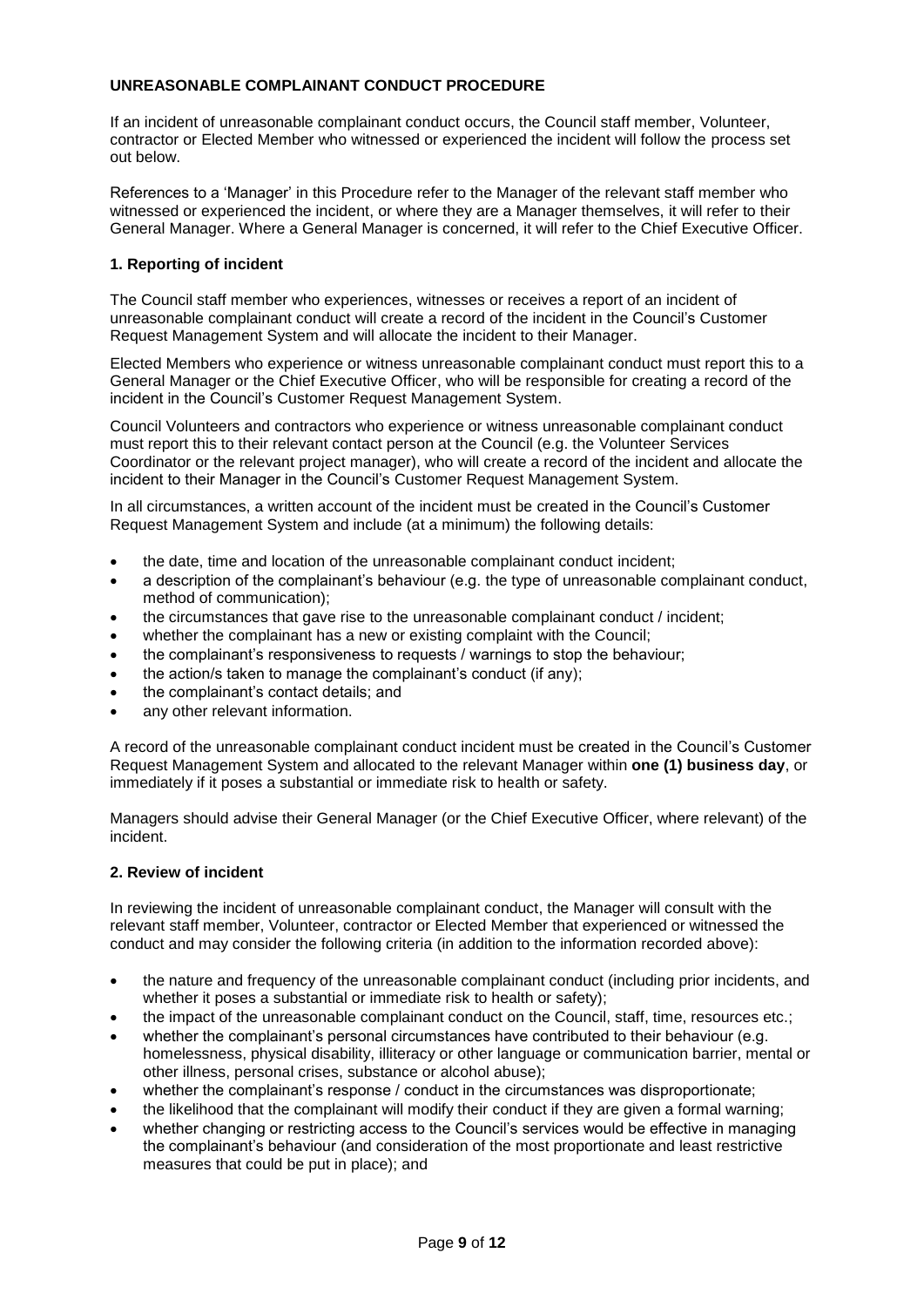whether any statutory provisions limit the type of restrictions that can be put in place regarding the complainant's access to the Council's services.

In determining the measures to be put in place to manage the complainant's conduct, the Manager may consider informal 'frontline' strategies for staff in dealing with the complainant and/or formal restrictions on access (as set out in the Policy above).

Once the Manager has undertaken a review of the incident of unreasonable complainant conduct, they will decide on an appropriate course of action to manage the complainant's behaviour.

## **3. Warning letter**

Unless the complainant's conduct poses a substantial or immediate risk to health or safety, the Manager will provide the complainant with a written warning about their conduct in the first instance.

The warning letter must be provided within **five (5) business days** of the unreasonable complainant conduct incident.

The warning letter will:

- specify the date, time and location of the unreasonable complainant conduct incident;
- describe the complainant's behaviour and why it is considered unreasonable complainant conduct;
- explain why the complainant's behaviour is problematic;
- list the types of restrictions on access that may be imposed if the behaviour continues;
- provide clear and full reasons for the warning being given;
- include an attachment of the Council's 'Rights and Responsibilities of the Parties to a Complaint' (see Attachment A to the *Complaints Handling Policy & Procedure*); and
- provide the name and contact details of the Manager as the point of contact for the letter.

### **4. Notification letter & imposing restrictions on access**

If a complainant's conduct continues after they have been given a written warning or if their conduct poses a substantial or immediate risk to health or safety, the Manager will send a notification letter to the complainant advising of any restrictions that will be imposed on the complainant's access to the Council's services.

Any restrictions on access will be determined by the relevant Manager in consultation with the General Manager, Governance & Community Affairs (or the Chief Executive Officer where relevant), and in accordance with the provisions of the above Policy.

The notification letter will:

- specify the date, time and location of the unreasonable complainant conduct incident/s;
- describe the complainant's behaviour and why it is considered unreasonable complainant conduct;
- explain why the complainant's behaviour is problematic;
- identify the restriction/s on access that will be imposed and what this means for the complainant;
- provide clear and full reasons for the restriction/s;
- specify how long the restrictions will be in place and when they will be reviewed (within three (3) months); and
- provide the name and contact details of the Manager as the point of contact for the letter.

The Manager will notify relevant staff about any decisions to restrict a complainant's access to the Council's services (in particular, Customer Service and security staff), and will update the Council's Customer Request Management System to reflect the restrictions imposed and relevant review dates.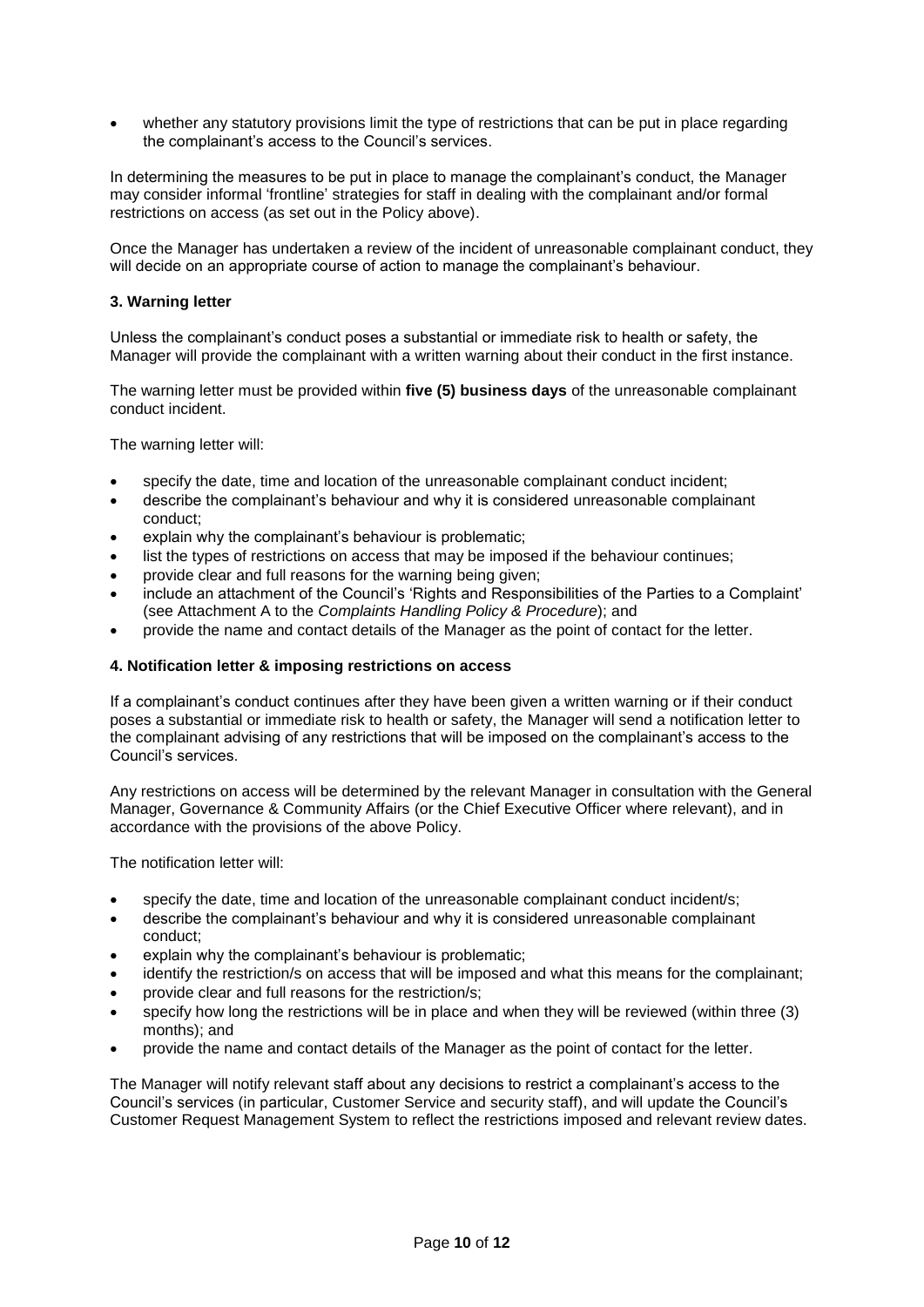## **5. Monitoring and review of restrictions**

The relevant Manager will be responsible for ensuring ongoing monitoring and oversight of the complainant's case after restrictions have been imposed, including regular consultation with relevant staff members and reviewing the Council's records in relation to the complainant's unreasonable complainant conduct.

The Manager will undertake a review of the restrictions on the complainant's access to Council services every **three (3) months**, unless a longer period of time is justified in accordance with the above Policy (but in any event, not more than 12 months after the restriction was imposed or continued).

The Council also has the discretion to conduct a periodic review of the restrictions on access at any other time, including upon request by the complainant or following a further incident of unreasonable complainant conduct.

The complainant will be notified in writing of the upcoming review and invited to participate in the review process, unless the Manager determines that this invitation will provoke further unreasonable complainant conduct by the complainant. The review and any correspondence or communication in relation to it will be conducted in accordance with the complainant's access restrictions (e.g. if contact has been restricted to writing only).

The complainant will be invited to make submissions in relation to the restrictions that have been imposed on their access to the Council's services under this Policy, within **fourteen (14) business days** of the Council's letter advising of the review.

In undertaking the review, the Manager may consider:

- the effectiveness of the restrictions imposed to-date in managing the complainant's conduct;
- whether any further incident/s of unreasonable complainant conduct or non-compliance with restrictions has occurred since the restrictions were imposed;
- whether the restrictions should be retained, removed or modified or if further restrictions should be imposed (including complete removal of all access to the Council's services), and the timeframe for any continuing or additional restrictions;
- any submissions made by the complainant in relation to their case;
- any information provided by relevant staff members who have had contact with the complainant during the restriction period; and
- any other relevant information.

Any continuing or additional restrictions on access to the Council's services will be determined by the relevant Manager in consultation with the General Manager, Governance & Community Affairs (or the Chief Executive Officer where relevant), and in accordance with the provisions of the above Policy.

### **Notification of outcome of review**

Upon completion of the review and within **fourteen (14) business days** of the closing date for submissions from the complainant, the Manager will send a letter to the complainant advising of the outcome of the review. The review letter will:

- explain the review process and identify the factors taken into account during the review;
- identify any restriction/s on the complainant's access to Council services that will be retained, removed or modified, and any further restrictions that will be imposed, and what this means for the complainant;
- provide clear and full reasons for the restriction/s;
- specify how long the restrictions will be in place and when they will be reviewed; and
- provide the name and contact details of the Manager as the point of contact for the letter.

The Manager will notify relevant staff about any changes to the complainant's restrictions on access (in particular, Customer Service and security staff), and will update the Council's Customer Request Management System to reflect the restrictions imposed and relevant review dates.